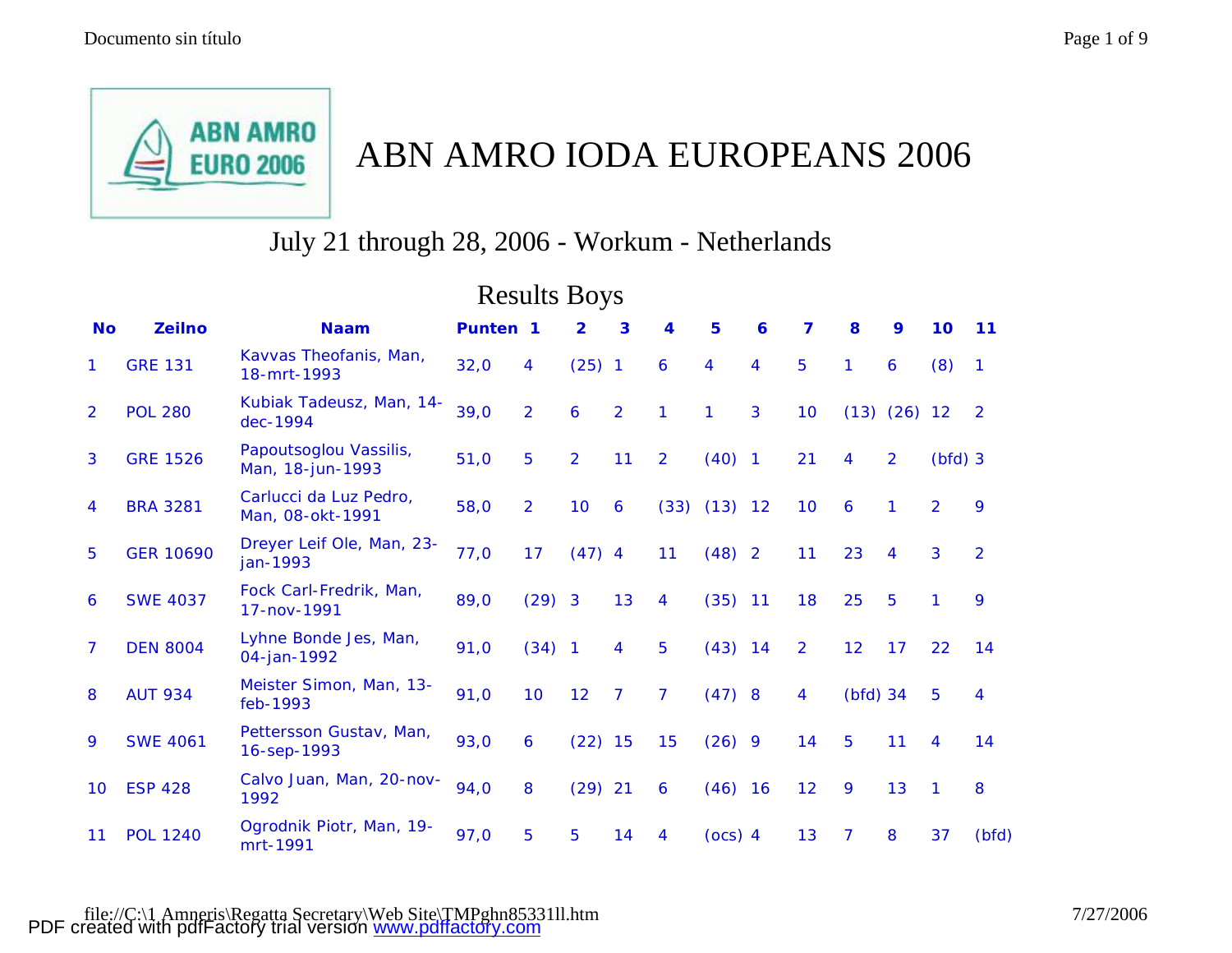| 12 | <b>SLO 688</b>   | Kaligaric Klas, Man, 29-<br>sep-1992         | 109,0 | 21           | $(40)$ 15      |                | 2            | 21               | 6    | 6              | 1              | 10             | $(42)$ 27 |                |
|----|------------------|----------------------------------------------|-------|--------------|----------------|----------------|--------------|------------------|------|----------------|----------------|----------------|-----------|----------------|
| 13 | <b>ESP 1400</b>  | Mas Santiago, Man, 03-<br>nov-1992           | 110,0 | $\mathbf{7}$ | $(bfd)$ 12     |                | $\mathbf{1}$ | 50               | 1    | 1              | 21             | 14             | $(bfd)$ 3 |                |
| 14 | <b>ARG 3033</b>  | Bisi Gonzalo, Man, 20-okt-<br>1993           | 115,0 | (31)         | 17             | 3              | 22           | 1                | 25   | 20             | 4              | $(32)$ 7       |           | 16             |
| 15 | <b>AUT 701</b>   | Bajons Rasi, Man, 16-jan-<br>1992            | 115,0 | 13           | 17             | $(dnf)$ 21     |              | 5                | (28) | $\overline{7}$ | 3              | 21             | 22        | 6              |
| 16 | <b>ESP 152</b>   | Palacios Rufo Guillermo,<br>Man, 16-sep-1991 | 117,0 | 22           | 4              | 19             |              | $(dsq)$ $(28)$ 6 |      | 22             | $\overline{7}$ | 25             | 11        | 1              |
| 17 | <b>ESP 1171</b>  | Xanmar Jordi, Man, 02-<br>dec-1993           | 117,0 | 16           | 9              | 8              |              | $(29)$ $(25)$ 10 |      | 3              | 24             | 16             | 24        | $\overline{7}$ |
| 18 | <b>ITA 6829</b>  | Cucinotta Carlo, Man, 19-<br>feb-1993        | 119,0 | $\mathbf{3}$ | $\overline{2}$ | 16             | (54)         | $(52)$ 34        |      | 15             | $\overline{2}$ | 1              | 40        | 6              |
| 19 | <b>UKR 93</b>    | Dmytrenko Semen, Man,<br>19-jan-1992         | 119,0 | 19           | 14             | 12             | 19           | $(39)$ 15        |      | 8              | 8              | 4              | $(23)$ 20 |                |
| 20 | HUN <sub>5</sub> | Vadnai Benjamin, Man,<br>30-dec-1995         | 122,0 | 3            | 11             | 30             | (49)         | $(37)$ 14        |      | 14             | 3              | 18             | 14        | 15             |
| 21 | <b>NED 2711</b>  | Kentgens Robert Jan,<br>Man, 16-jul-1992     | 128,0 | (26)         | $\overline{7}$ | 11             | 18           | $\overline{7}$   | 22   | 26             | 26             | 7              | 4         | (27)           |
| 22 | <b>ITA 5593</b>  | Poropat Augusto, Man, 01-<br>aug-1991        | 128,0 | 13           | $(45)$ 17      |                | 14           | 11               | 7    | (36)           | 25             | 12             | 24        | 5              |
| 23 | <b>ITA 6718</b>  | Falcetelli Francesco, Man,<br>02-dec-1991    | 142,0 | $(46)$ 10    |                | $\overline{2}$ | 9            | (32)             | 23   | 32             | 26             | 14             | 21        | 5              |
| 24 | <b>NED 2346</b>  | Goedhart Pieter, Man, 18-<br>dec-1994        | 144,0 | (35)         | 24             | 25             | 3            | 17               | 10   | 30             | 6              | 20             | 9         | (32)           |
| 25 | <b>CRO 912</b>   | Madarevic Marko, Man,<br>20-apr-1991         | 146,0 | 24           | 26             | 16             | (45)         | 10               | 23   | 7              | 11             | $\overline{2}$ | 27        | (39)           |
| 26 | <b>MEX 548</b>   | Patron Javier, Man, 06-<br>aug-1993          | 147,0 | 14           | 38             | 7              | 22           | (63)             | 17   | 11             | 20             | 3              | 15        | (57)           |
| 27 | <b>TUR 308</b>   | Arin Okan, Man, 30-apr-<br>1993              | 152,0 | (43)         | $(53)$ 1       |                | 7            | 35               | 3    | 32             | 27             | 15             | 3         | 29             |

Clemence Nicholas, Man,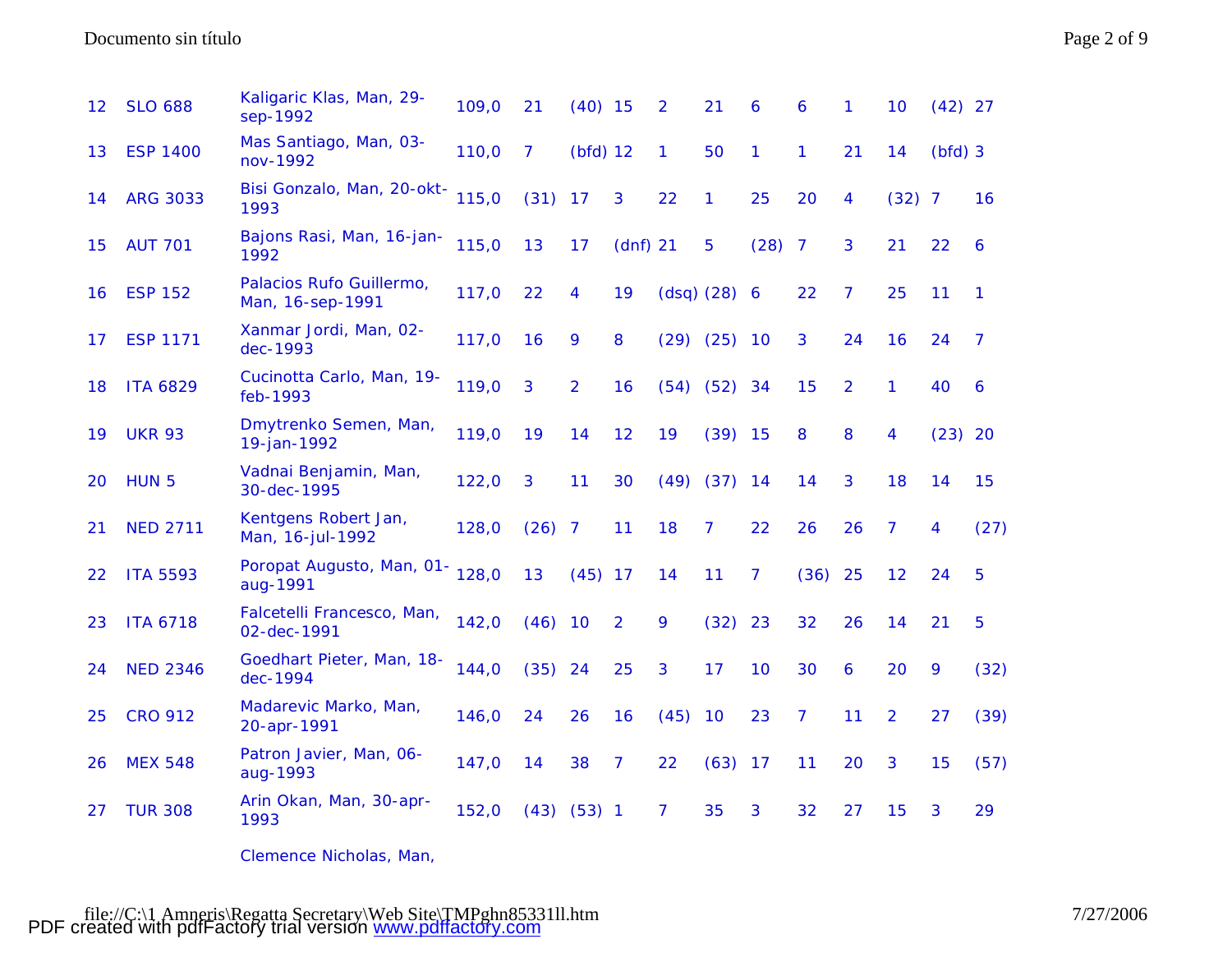Documento sin título Page 3 of 9

| 28 | <b>USA 14421</b> | 11-mei-1993                               | 154,0 | 31   | 33     | 32        | 27            | 8             | (35)           | $\overline{2}$ | 10             | 6              | 5              | (36)  |
|----|------------------|-------------------------------------------|-------|------|--------|-----------|---------------|---------------|----------------|----------------|----------------|----------------|----------------|-------|
| 29 | <b>BRA 3131</b>  | Fonseca Bulhões João,<br>Man, 09-jun-1992 | 161,0 | 4    | (37)   | 28        | 37            | (45)          | 19             | 4              | 17             | $\overline{7}$ | 21             | 24    |
| 30 | <b>NED 2662</b>  | van den Hondel Bart, Man,<br>03-nov-1991  | 162,0 | 7    | (bfd)5 |           | 12            | 24            | 40             | 27             | $(bfd)$ 16     |                | 19             | 12    |
| 31 | <b>USA 14174</b> | Dair Gregory, Man, 29-<br>jun-1992        | 164,0 | 16   | 20     | 19        | (53)          | $(59)$ 11     |                | 15             | 16             | 19             | 13             | 35    |
| 32 | <b>ITA 6847</b>  | Videsott Pierluigi, Man,<br>08-apr-1991   | 166,0 | 1    | 8      | 37        | 41            | (60)          | <b>16</b>      | 28             | 18             | 9              | $(48)$ 8       |       |
| 33 | <b>DEN 8047</b>  | Holtug Taus, Man, 27-okt-<br>1992         | 167,0 | 33   | (34)   | $(50)$ 18 |               | 11            | 13             | 22             | 19             | 29             | 9              | 13    |
| 34 | <b>SLO 954</b>   | Gulic Andraz, Man, 24-<br>mrt-1991        | 169,0 | 25   | 3      | 18        | 15            | 19            | 38             | $(dns)$ 13     |                | 8              | 30             | (bfd) |
| 35 | <b>GRE 2389</b>  | Stavrou Michalis, Man, 07-<br>sep-1991    | 170,0 | 15   | 5      | $(61)$ 28 |               | (48)          | 39             | 5              | $\overline{2}$ | 15             | 25             | 36    |
| 36 | <b>BEL 1052</b>  | Finizola Chaïm, Man, 02-<br>apr-1994      | 170,0 | 11   | 4      |           | $(44)$ $(58)$ | 20            | $\overline{7}$ | 20             | 39             | 30             | $\overline{7}$ | 32    |
| 37 | <b>GER 11324</b> | Kabisch Emil, Man, 15-<br>aug-1991        | 171,0 | 32   | 22     | 26        | 12            | 20            | 18             | 8              | 27             | (34) 6         |                | (bfd) |
| 38 | <b>RUS 66</b>    | Chekh Jan, Man, 25-sep-<br>1991           | 174,0 | 18   | 28     | 28        | $(35)$ 4      |               | 26             | 17             | (37)           | 23             | 10             | 20    |
| 39 | <b>USA 14416</b> | Trepton Connor, Man, 23-<br>jun-1993      | 178,0 | (52) | 47     | 20        | 23            | 33            | 8              | 9              | 11             | $(56)$ 17      |                | 10    |
| 40 | <b>POL 1825</b>  | Filipowicz Przemek, Man,<br>27-okt-1992   | 183,0 | 1    | 15     | 23        | 26            | $(56)$ $(54)$ |                | 3              | 34             | 35             | 12             | 34    |
| 41 | <b>DEN 7959</b>  | Haumann Oscar, Man, 15-<br>sep-1992       | 183,0 | 8    | 19     | 22        | (57)          | 12            | 18             | 28             | 32             | 3              | $(47)$ 41      |       |
| 42 | <b>CRO 933</b>   | Divjakinja Juraj, Man, 06-<br>nov-1992    | 183,0 | 24   | 27     | 31        | 3             | 14            | 21             | (37)           | (34)9          |                | 28             | 26    |
| 43 | <b>BEL 1073</b>  | Van Schoote Matthieu,<br>Man, 28-jan-1994 | 184,0 | 30   | 7      | 6         | 24            | (59)          | 31             | 19             | (41)           | 40             | 10             | 17    |
| 44 | <b>DEN 7885</b>  | Fruergaard Simon, Man,<br>08-nov-1992     | 192,0 | (38) | 13     | 10        | 14            | 30            | 33             | 26             | 14             | 22             | $(44)$ 30      |       |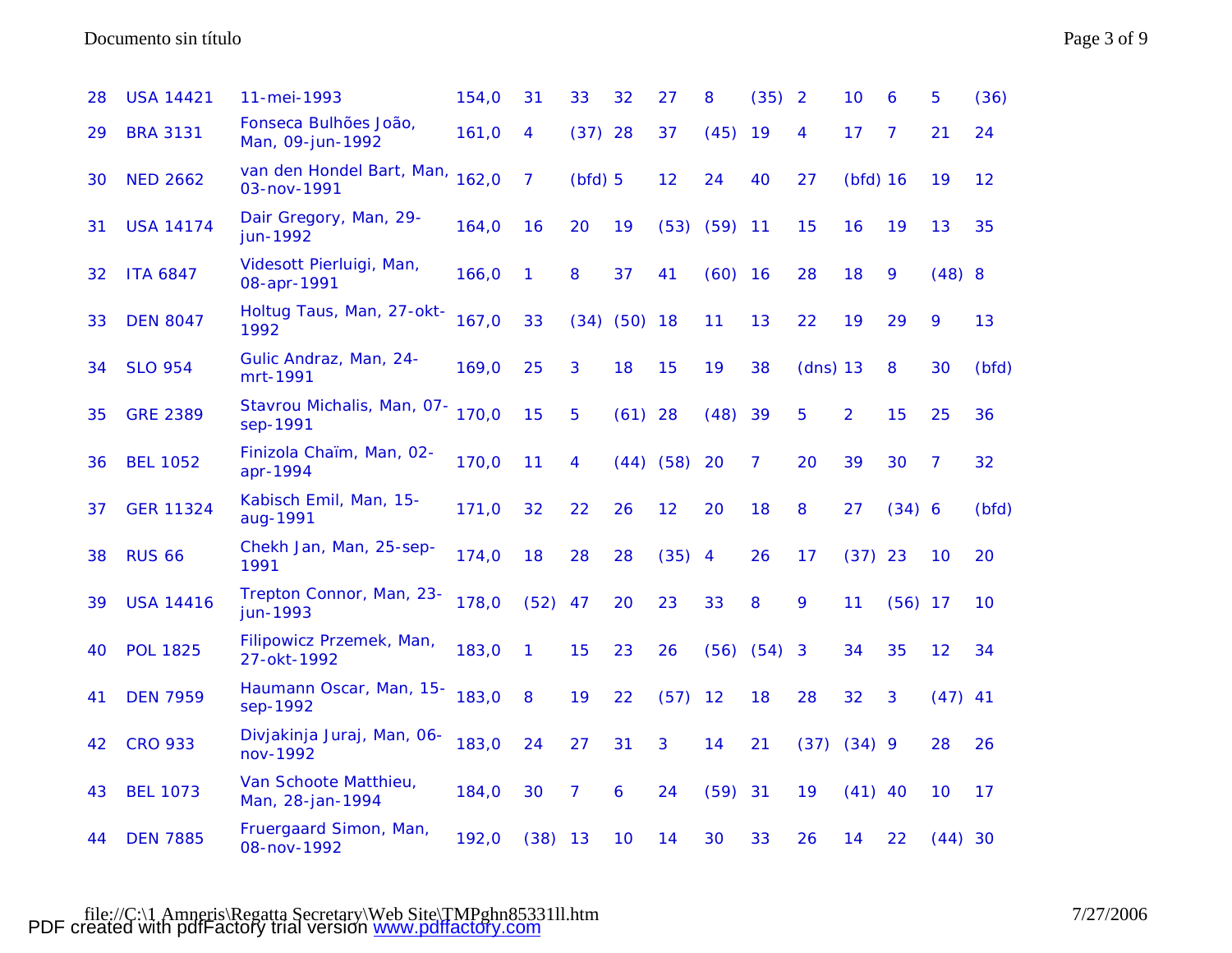| 45 | <b>GRE 2385</b>  | Lagos Pantelis, Man, 09-<br>nov-1992                     | 195,0 | 23         | 24        |    | $(49)$ $(50)$ | 36         | 29   | 24                | 12        | 18               | 6         | 23             |
|----|------------------|----------------------------------------------------------|-------|------------|-----------|----|---------------|------------|------|-------------------|-----------|------------------|-----------|----------------|
| 46 | <b>BEL 1064</b>  | Alleman Tom, Man, 27-<br>sep-1993                        | 196,0 | (36)       | 8         | 23 | 31            | 6          | 30   | 27                | 28        | 27               | 16        | (48)           |
| 47 | <b>SWE 4069</b>  | Guselin Mathias, Man, 07-<br>dec-1991                    | 199,0 | 9          | (44)      | 24 | 17            | 8          | 34   | 39                | 8         | 25               | 35        | (bfd)          |
| 48 | <b>SLO 167</b>   | Stanic Matej, Man, 16-okt-<br>1993                       | 201,0 | 50         | 6         | 8  | 24            | $(dsq)$ 2  |      | 1                 | 22        | 61               | 27        | (bfd)          |
| 49 | <b>POL 978</b>   | <b>Chamier-Cieminski</b><br>Wojtek, Man, 03-nov-<br>1992 | 201,0 | 18         | 32        | 5  | 10            | 31         | 35   | 41                |           | $(54)$ $(47)$ 19 |           | 10             |
| 50 | <b>GBR 5384</b>  | Rainback Matthew, Man,<br>01-jan-1991                    | 201,0 | 11         | 16        | 21 | 13            | (64)       | 29   | (44)              | 44        | 37               | 23        | $\overline{7}$ |
| 51 | <b>GER 11781</b> | Cipra Matti, Man, 02-apr-<br>1993                        | 202,0 | 32         | 14        | 45 | 5             | 15         |      | $(bfd)$ $(51)$ 42 |           | 20               | 13        | 16             |
| 52 | <b>ISR 218</b>   | Klemer Noam, Man, 14-<br>nov-1992                        | 204,0 | $(dsq)$ 18 |           | 37 | 8             | 9          | (58) | 16                | 23        | 31               | 33        | 29             |
| 53 | <b>UKR 94</b>    | Mykhaylo Gevorgizov,<br>Man, 03-sep-1994                 | 215,0 | 44         | 9         | 25 | 44            | (53) 5     |      | (50)              | 14        | 17               | 46        | 11             |
| 54 | <b>FRA 1302</b>  | <b>Bertrand Martin, Man, 14-</b><br>dec-1991             | 215,0 | (42)       | 39        | 27 | 16            | $(51)$ 19  |      | 17                | 29        | 13               | 34        | 21             |
| 55 | <b>TUR 178</b>   | Keles Alican, Man, 19-feb-<br>1991                       | 218,0 | 20         | 11        | 3  | 29            | $(dnf)$ 25 |      | 45                | 30        | 51               | $(bfd)$ 4 |                |
| 56 | <b>NED 2646</b>  | Peet Kevin, Man, 11-apr-<br>1994                         | 219,0 | 25         | 31        | 13 | 10            | (47)       | 21   | 40                | 40        | 31               | 8         | (41)           |
| 57 | <b>NOR 3419</b>  | Sola Fischer Andreas,<br>Man, 11-mrt-1991                | 219,0 | 12         | $(55)$ 9  |    | 30            | 31         | 33   | 38                | 9         | $(43)$ 35        |           | 22             |
| 58 | <b>JPN 3025</b>  | Tanaka Koki, Man, 01-<br>sep-1992                        | 221,0 | 27         | 13        | 29 | 39            | (43)       | 20   | 31                | (bfd)30   |                  | 15        | 17             |
| 59 | <b>SLO 67</b>    | Rot Timotej, Man, 08-mrt-<br>1992                        | 226,0 | 37         | $(42)$ 22 |    | 35            | 37         | 5    | (56)              | <b>16</b> | 37               | 18        | 19             |
| 60 | <b>CRO 954</b>   | Bugarin Nenad, Man, 10-<br>jan-1993                      | 227,0 | 37         | 49        | 32 | 11            | (57)       | 31   | 23                | 5         | 28               | $(59)$ 11 |                |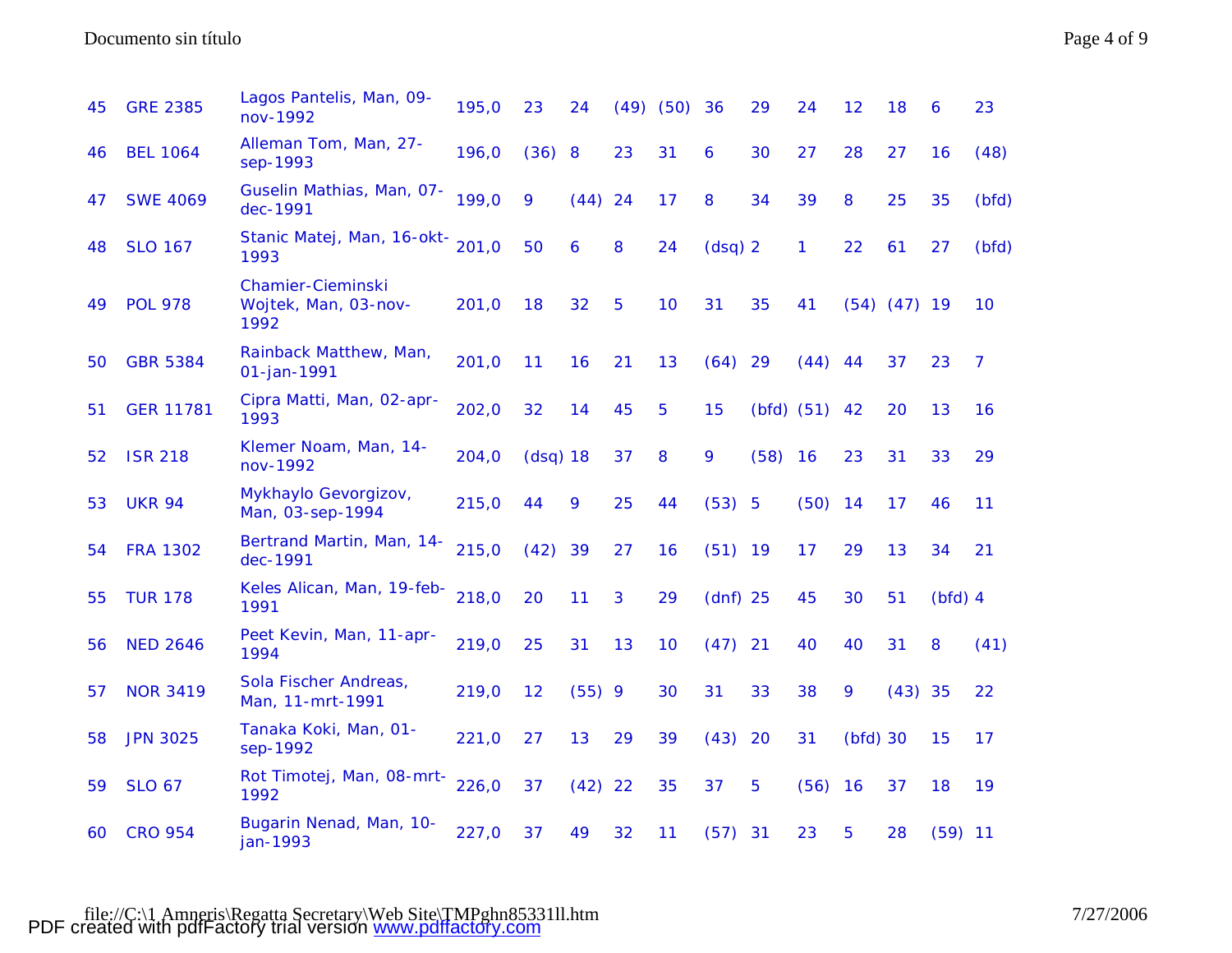## Documento sin título Page 5 of 9

| 61 | <b>TUR 1052</b> | Turkmen Mehmet, Man,<br>20-okt-1994         | 228,0 | 49        | (59)      | 14       | 19     | 30             | 9          | 25         | (52)       | -44       | 20         | 18    |
|----|-----------------|---------------------------------------------|-------|-----------|-----------|----------|--------|----------------|------------|------------|------------|-----------|------------|-------|
| 62 | <b>AUT 595</b>  | Weiss Rudi, Man, 01-aug-<br>1991            | 242,0 | (54)      | 50        | 10       | 30     | 44             | 37         | 9          | 19         | 32        | 11         | (bfd) |
| 63 | <b>FRA 1648</b> | Bornet Corentin, Man, 28-<br>okt-1993       | 243,0 | 14        | 38        | 36       | (48)   | (41)           | 22         | 12         | 31         | 26        | 38         | 26    |
| 64 | <b>TUR 1050</b> | Ahiskali Levent, Man, 07-<br>nov-1992       | 247,0 | 42        | 25        | 9        | 26     | 58             | $(bfd)$ 19 |            | $(bfd)$ 11 |           | 34         | 23    |
| 65 | <b>NOR 3178</b> | Wallem Berge Alexander,<br>Man, 03-mrt-1991 | 251,0 | 27        | 37        | 39       | (46)   | 18             | (44)       | 29         | 15         | 35        | 16         | 35    |
| 66 | <b>BUL 943</b>  | Stergidov Georgi, Man,<br>13-mei-1992       | 253,0 | 47        | 43        | (55)     | 25     | 12             | 36         | 35         | 10         | $(56)$ 33 |            | 12    |
| 67 | <b>ISR 442</b>  | Polka Nir, Man, 09-feb-<br>1992             | 258,0 | 30        | 55        | 17       | (59) 5 |                | 12         | 33         | 45         | 33        | $(62)$ 28  |       |
| 68 | <b>SWE 4115</b> | Strömbeck Carl, Man, 29-<br>dec-1992        | 259,0 | 51        | 1         | 31       | 21     | (55)           | 40         | 29         | 36         | $(53)$ 25 |            | 25    |
| 69 | <b>POR 2400</b> | Pinho Goncalo, Man, 17-<br>mrt-1995         | 271,0 | (45)      | 33        | 34       | 34     | 13             | 43         | 6          | $(46)$ 28  |           | 42         | 38    |
| 70 | <b>LAT 55</b>   | Zilins Kaspars, Man, 19-<br>jan-1993        | 273,0 | 33        | 42        | (ocs) 27 |        | $\overline{2}$ | 17         | 52         | 18         | 46        | 36         | (bfd) |
| 71 | <b>MEX 545</b>  | Gaviria Andres, Man, 14-<br>nov-1992        | 275,0 | $(61)$ 21 |           | 50       | 25     | 3              | 13         | $(bfd)$ 35 |            | 22        | 50         | 56    |
| 72 | <b>NED 2655</b> | Walraven Mark, Man, 02-<br>mei-1991         | 280,0 | 9         | 19        | (55)     | 36     | 27             | 30         | 23         | 54         | 49        | $(bfd)$ 33 |       |
| 73 | <b>SCG 78</b>   | Marko Radonjic, Man, 07-<br>jun-1993        | 281,0 | (dsq) 41  |           | 30       | 37     | 49             | 24         | 34         | $(53)$ 19  |           | 32         | 15    |
| 74 | <b>FRA 1543</b> | Lara Xavier, Man, 05-jan-<br>1991           | 282,0 | 40        | 27        | 20       | 8      | (55)           | 46         | 30         | $(61)$ 24  |           | 41         | 46    |
| 75 | <b>FRA 1681</b> | Peponnet Kevin, Man, 31-<br>jan-1991        | 299,0 | 46        | $(54)$ 45 |          | 43     | 17             | (47)       | 21         | 41         | 46        | 18         | 22    |
| 76 | <b>GBR 5599</b> | Bailey Nathan, Man, 16-<br>apr-1991         | 302,0 | 29        | 36        | 26       | 32     | (61)           | 32         | 46         | 28         | $(51)$ 45 |            | 28    |
|    |                 |                                             |       |           |           |          |        |                |            |            |            |           |            |       |

Bouchet Mathieu, Man,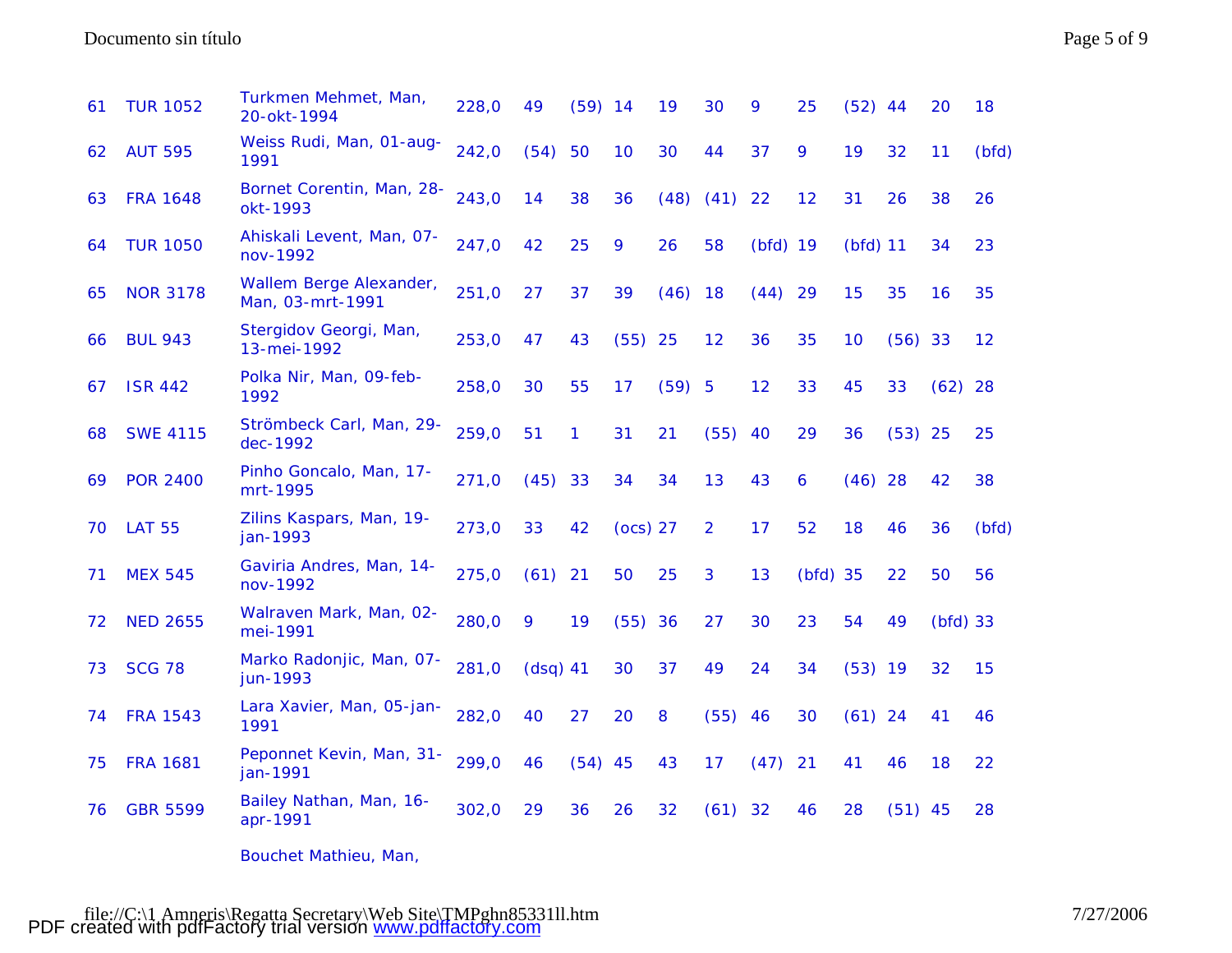Documento sin título Page 6 of 9

| 77 | <b>MON 1410</b> | 02-mrt-1992                                        | 303,0 | 48   | 32         | 48   | 23   | $\overline{2}$ | $(bfd)$ 47 |      | $(bfd)$ 41 |           | 14             | 48    |
|----|-----------------|----------------------------------------------------|-------|------|------------|------|------|----------------|------------|------|------------|-----------|----------------|-------|
| 78 | <b>NZL 4097</b> | Korte Maximilian, Man,<br>11-feb-1992              | 304,0 | 12   | 43         | 18   | 48   | 40             | 32         | 36   | 15         | 60        | (65)           | (bfd) |
| 79 | <b>HUN 30</b>   | Vígh Tamás, Man, 07-dec-<br>1993                   | 306,0 | 36   | $(bfd)$ 41 |      | 9    | (58)           | 36         | 18   | 35         | 36        | 51             | 44    |
| 80 | <b>GBR 5505</b> | Townrow Christian, Man,<br>08-jul-1993             | 306,0 | (52) | 18         | 38   | 16   | 28             | 41         | 43   | 33         | 42        | 47             | (52)  |
| 81 | <b>CZE 489</b>  | Staniek Stepan, Man, 06-<br>jan-1992               | 306,0 | 41   | $(bfd)$ 40 |      | 32   | 19             | 45         | 54   | 21         | 29        | $(bfd)$ 25     |       |
| 82 | <b>NED 2635</b> | van der Molen Hidde, Man,<br>01-feb-1992           | 308,0 | 28   | 31         | (56) | 44   | 18             | 50         | 16   | $(53)$ 48  |           | 30             | 43    |
| 83 | <b>NED 2681</b> | Bennen Dirk, Man, 11-jul-<br>1992                  | 309,0 | 22   | 12         | 44   | (49) | 36             | 24         | 48   | $(56)$ 45  |           | 36             | 42    |
| 84 | <b>DEN 8011</b> | Dybkær Ditlev Jeppe,<br>Man, 02-nov-1991           | 312,0 | 45   | (57)       | 39   | 39   | 57             | 26         | 34   | $(bfd)$ 57 |           | $\overline{2}$ | 13    |
| 85 | <b>SUI 1390</b> | <b>Van Campenhoudt</b><br>Gaetan, Man, 14-dec-1992 | 312,0 | 17   | 28         | 57   | 40   | 3              | 51         | (61) | 47         | 23        | $(64)$ 46      |       |
| 86 | <b>MON 1418</b> | Chailan Baptiste, Man, 21-<br>jul-1991             | 314,0 | (54) | 35         | 38   | 43   | (56)           | 15         | 43   | 24         | 43        | 28             | 45    |
| 87 | <b>ISR 817</b>  | Aizen Jossi, Man, 01-dec-<br>1992                  | 326,0 | 26   | 23         | 47   | 47   | $\overline{7}$ | 51         | 44   |            | (58) (62) | 38             | 43    |
| 88 | <b>SUI 1394</b> | Girod Guillaume, Man, 08-<br>dec-1991              | 326,0 | 49   | 35         | (58) | 13   | 29             | (59)       | 55   | 52         | 33        | 29             | 31    |
| 89 | <b>NOR 3453</b> | Andersen Magnus, Man,<br>25-okt-1993               | 327,0 | 39   | 30         | 27   | 38   | 61             | $(dnf)$ 25 |      | $(bfd)$ 45 |           | 20             | 42    |
| 90 | <b>HUN 855</b>  | Szabolcs Bence, Man, 09-<br>jun-1991               | 328,0 | (61) | 56         | 33   | 34   | 46             | 43         | 49   | 29         | $(57)$ 17 |                | 21    |
| 91 | <b>BUL 855</b>  | Vangelov Dimitar, Man,<br>27-jul-1992              | 330,0 | 20   | 44         | (51) | 51   | 27             | 27         | 41   | 48         | 21        | $(67)$ 51      |       |
| 92 | <b>NOR 3206</b> | Melby Kristian, Man, 03-<br>dec-1991               | 332,0 | 38   | $(bfd)$ 41 |      | 28   | 22             | $(bfd)$ 48 |      | 31         | 5         | <b>bfd</b>     | 47    |
| 93 | <b>POR 2303</b> | Gomes Frederico, Man,<br>18-jul-1991               | 333,0 | 28   | 36         | 42   | (64) | 29             | 45         | 37   | 37         | 36        | 43             | (50)  |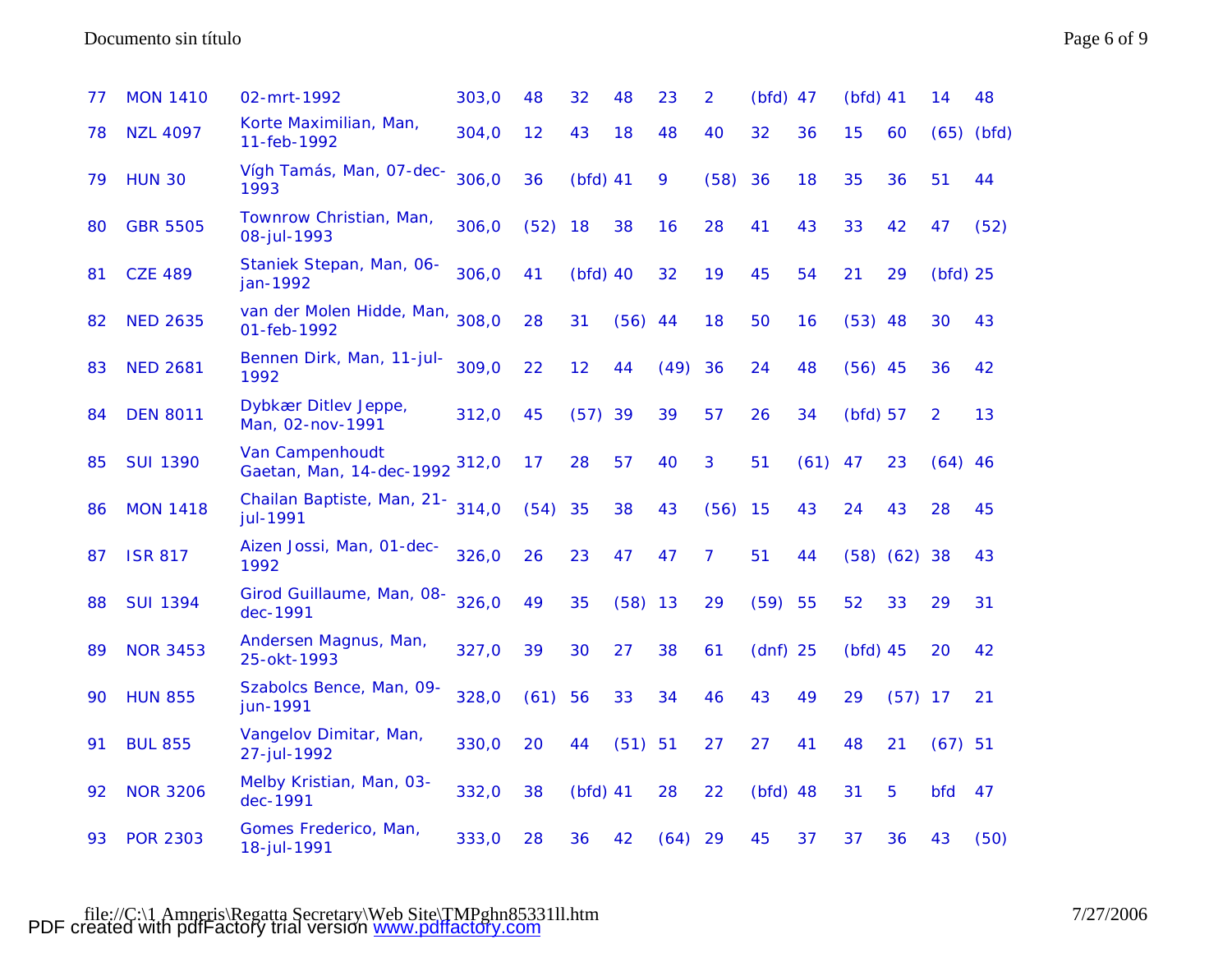## Documento sin título Page 7 of 9

| 94 | <b>UKR 77</b>    | Kalchenko Dennis, Man,<br>14-jan-1993   | 336,0 | 47   | 54         | 29            | 38         | 22   | 28         | 39         | 39         | $(55)$ 40  |            | (55)  |
|----|------------------|-----------------------------------------|-------|------|------------|---------------|------------|------|------------|------------|------------|------------|------------|-------|
| 95 | HUN <sub>7</sub> | Kocsis Ákos, Man, 10-feb-<br>1991       | 337,0 | 6    | 30         | 46            | 42         | 38   | (55)       | 40         | $(55)$ 41  |            | 55         | 39    |
| 96 | <b>CRO 913</b>   | Knezovic Miran, Man, 24-<br>sep-1991    | 337,0 | 21   | 53         | $(62)$ 46     |            | 50   | 49         | 33         | 20         | 12         | 53         | (bfd) |
| 97 | <b>GER 11756</b> | Thöne Lars, Man, 15-okt-<br>1992        | 341,0 | 10   | $(bfd)$ 47 |               | $(ocs)$ 41 |      | 56         | 59         | 30         | 10         | 58         | 30    |
| 98 | <b>BEL 1053</b>  | Cosyns Gil, Man, 26-feb-<br>1992        | 342,0 | 53   | 45         | 52            | 20         | 6    | 47         | (56)       | 48         | $(60)$ 26  |            | 45    |
| 99 | <b>EST 127</b>   | Ingelman Henri, Man, 19-<br>dec-1991    | 347,0 | 55   | 23         | $(60)$ 52     |            | 9    | 53         | 42         | 43         | 39         | $(61)$ 31  |       |
|    | 100 NZL 4068     | Collinson Jack, Man, 23-<br>jul-1994    | 356,0 | 50   | 57         | (58) 55       |            | 23   | 52         | 24         | $(bfd)$ 38 |            | 39         | 18    |
|    | 101 FIN 363      | Piltti Elmeri, Man, 07-mrt-<br>1994     | 358,0 | (65) | 20         | 43            | 17         | 64   | 57         | 49         | 47         | 24         | $(bfd)$ 37 |       |
|    | 102 FIN 388      | Hakulinen Ossi, Man, 22-<br>aug-1993    | 358,0 | 41   | 46         | 34            | 53         | (54) | 27         | 31         | 44         | 42         | $(63)$ 40  |       |
|    | 103 RUS 33       | Zotov Ivan, Man, 15-jun-<br>1991        | 360,0 | (64) | 40         | $(64)$ 45     |            | 33   | 20         | 57         | 42         | 44         | 46         | 33    |
|    | 104 FIN 364      | Kallio Aleksi, Man, 14-jun-<br>1992     | 362,0 | 44   | 21         | $(54)$ $(61)$ |            | 25   | 39         | 53         | 50         | 53         | 39         | 38    |
|    | 105 EST 124      | Ounap Kristo, Man, 16-<br>jun-1995      | 364,0 | 23   | 16         | 24            | 51         | 65   | 46         | $(bfd)$ 49 |            | $(bfd)$ 41 |            | 49    |
|    | 106 NED 2651     | Schiltkamp Sibren, Man,<br>13-sep-1991  | 374,0 | 15   | 15         | 46            | 70         | 34   | $(bfd)$ 42 |            | 58         | 63         | 31         | (bfd) |
|    | 107 BRA 3226     | Mazzaferro Stefano, Man,<br>18-apr-1992 | 374,0 | 35   | 26         | 35            | (67)       | 44   | 50         | (62)       | 33         | 38         | 53         | 60    |
|    | 108 MEX 472      | Montemayor Ricardo, Man,<br>23-dec-1991 | 382,0 | 53   | $(bfd)$ 53 |               | 40         | 65   | 37         | 35         | 40         | 40         | $(raf)$ 19 |       |
|    | 109 SUI 1234     | Kyburz Andreas, Man, 05-<br>jul-1991    | 384,0 | 40   | 29         | 53            | 54         | 24   | 59         | (63)       | $(bfd)$ 27 |            | 51         | 47    |
|    |                  |                                         |       |      |            |               |            |      |            |            |            |            |            |       |

Justin Norton, Man, 31-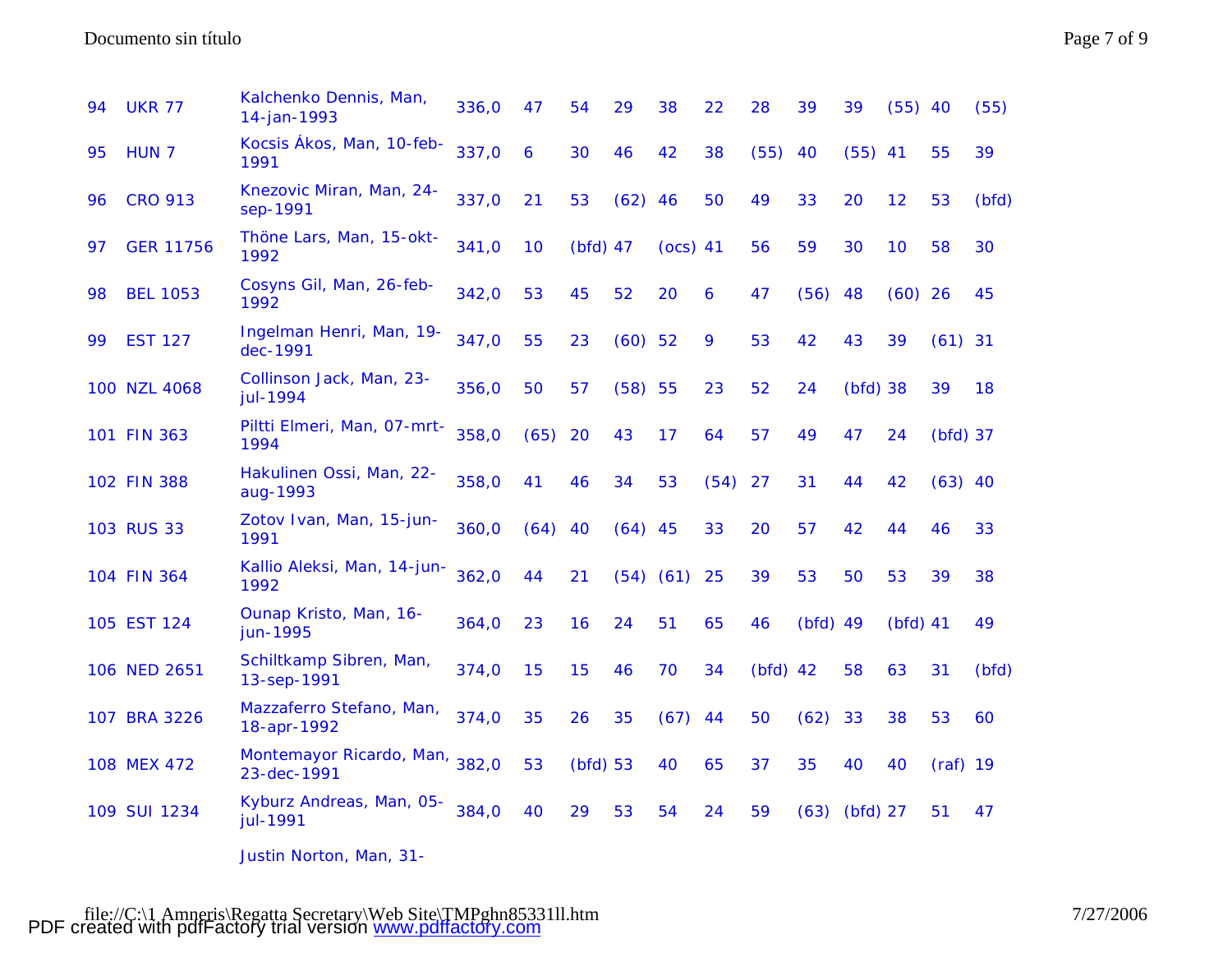| 110 CAN 19   | aug-1991                                           | 402,0 | (66) | 61        | 48        | 20        | 62       | 42         | 58   | $(bfd)$ 58 |           | 29         | 24   |
|--------------|----------------------------------------------------|-------|------|-----------|-----------|-----------|----------|------------|------|------------|-----------|------------|------|
| 111 IRL 1129 | Costigan Jack, Man, 25-<br>jan-1992                | 402,0 | 34   | 41        | (65)      | 56        | 54       | 44         | 54   | 38         | $(62)$ 32 |            | 49   |
| 112 ARG 2663 | Bell Patrick, Man, 30-mei-<br>1991                 | 417,0 | 58   | 48        | 40        | 42        | 39       | $(dnf)$ 45 |      | 38         | 58        | 49         | (61) |
| 113 ISR 18   | Mindel Tal, Man, 18-jun-<br>1992                   | 418,0 | 19   | 52        | 43        | 47        | (60)     | 48         | 53   | 49         | 48        | $(bfd)$ 59 |      |
| 114 AUT 1000 | Duller Yannik, Man, 12-<br>aug-1994                | 420,0 | 57   | 60        | (66)      | 50        | 14       | (62)       | 55   | 45         | 54        | 26         | 59   |
| 115 IRL 1204 | Daly Patrick, Man, 04-nov-<br>1993                 | 422,0 | 59   | 46        | 36        | (68)      | 15       | 49         | (60) | 60         | 52        | 52         | 53   |
| 116 UKR 644  | Kaplunov Oleksiy, Man,<br>21-jul-1992              | 429,0 | 56   | 59        | $(68)$ 63 |           | (dsq) 54 |            | 38   | 17         | 67        | 31         | 44   |
| 117 AUS 238  | Koelemij Mats, Man, 05-<br>mei-1994                | 430,0 | 43   | 63        | 35        | 61        | 51       | (64)       | 47   | 36         | 50        | 44         | (65) |
| 118 IRL 1122 | Brownlow Wesley, Man,<br>21-apr-1993               | 433,0 | 62   | $(66)$ 33 |           | (66) 63   |          | 60         | 13   | 32         | 59        | 60         | 51   |
| 119 IRL 1157 | Ruigrok Alan, Man, 22-<br>okt-1992                 | 434,0 | 60   | (64) 62   |           | 31        | 16       | 56         | 60   | 22         | 64        | (69) 63    |      |
| 120 SUI 1404 | Kalkkinen Lauri, Man, 17-<br>jan-1991              | 438,0 | 56   | 60        | 54        | (67)      | 16       | (62)       | 46   | 46         | 50        | 56         | 54   |
| 121 BUL 3169 | Chiflidjanov Atanas, Man,<br>09-apr-1994           | 438,0 | 39   | 34        | $(66)$ 59 |           | 38       | 53         | 57   | 51         | 59        | 48         | (60) |
| 122 POR 2243 | Pinho Miguel, Man, 23-<br>jun-1991                 | 442,0 | 59   | 50        | 56        | 36        | 42       | (60)       | 50   | (63)       | 39        | 52         | 58   |
| 123 LTU 928  | <b>Volungevicius Justinas,</b><br>Man, 22-dec-1994 | 443,0 | 51   | 58        | $(60)$ 55 |           | 26       | 42         | 58   | 43         | 54        | 56         | (64) |
| 124 BUL 496  | Lazarov Martin, Man, 07-<br>mrt-1992               | 458,0 | (63) | (62)      | 61        | 52        | 52       | 38         | 51   | 50         | 52        | 49         | 53   |
| 125 AND 777  | Pla Ireneu, Man, 05-okt-<br>1992                   | 463,0 | 62   | 58        | (68) 60   |           | 23       | 48         | 52   | 56         | 64        | $(68)$ 40  |      |
| 126 LTU 373  | Pajarskas Martis, Man, 11-<br>jun-1993             | 463,0 | 48   | 52        | 42        | $(65)$ 45 |          | 61         | 64   | 57         | $(67)$ 37 |            | 57   |